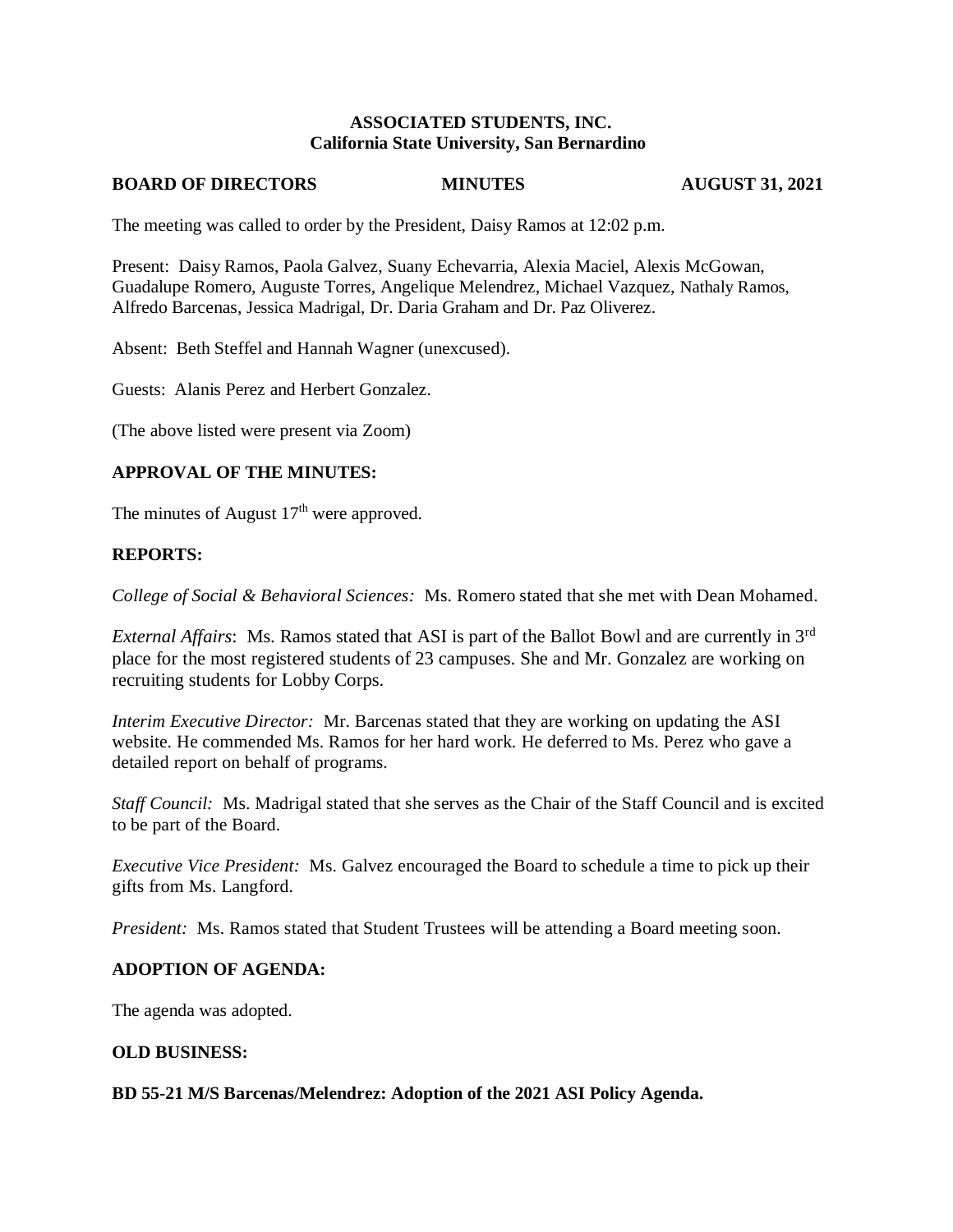#### *Minutes*

Mr. Barcenas briefly reviewed some changes made to the Policy Agenda and explained that some of the language was revised.

Discussion ensued.

Mr. Torres recommended that Board members are assigned a Policy Goal so that all goals are reached.

Mr. Barcenas explained that the Policy Agenda is utilized to guide the Board on how to effectively advocate for change.

Mr. Vazquez stated that they should keep it broad and not assign goals.

Discussion closed.

A roll call vote was conducted as follows: In Favor: Ramos, Madrigal, Oliverez, Maciel, McGowan, Romero, Torres, Vazquez, Barcenas, Graham and Melendrez. Opposed: None Abstentions: None. Passed (11/0/0).

Mr. Barcenas commended the Board for their hard work.

### **NEW BUSINESS:**

## **BD 58-21 M/S Romero/Maciel: Appointment of Maxine Vista as the Programming Specialist to the ASI Activities Committee.**

A roll call vote was conducted as follows: In Favor: Ramos, Maciel, Madrigal, McGowan, Romero, Torres, Oliverez, Vazquez, Barcenas, Graham and Melendrez. Opposed: None Abstentions: None. Passed (11/0/0).

# **BD 59-21 M/S Madrigal/Maciel: Appointment of Nathaly Ramos as a Corporate representative to the ASI Policy Committee.**

A roll call vote was conducted as follows: In Favor: Maciel, McGowan, Romero, Ramos, Madrigal, Torres, Melendrez, Vazquez, Barcenas, Oliverez and Graham. Opposed: None. Abstentions: Ramos. Passed (11/0/0).

### **BD 60-21 M/S Barcenas/Melendrez: Appointment of Alissa Kaabe as a Corporate**